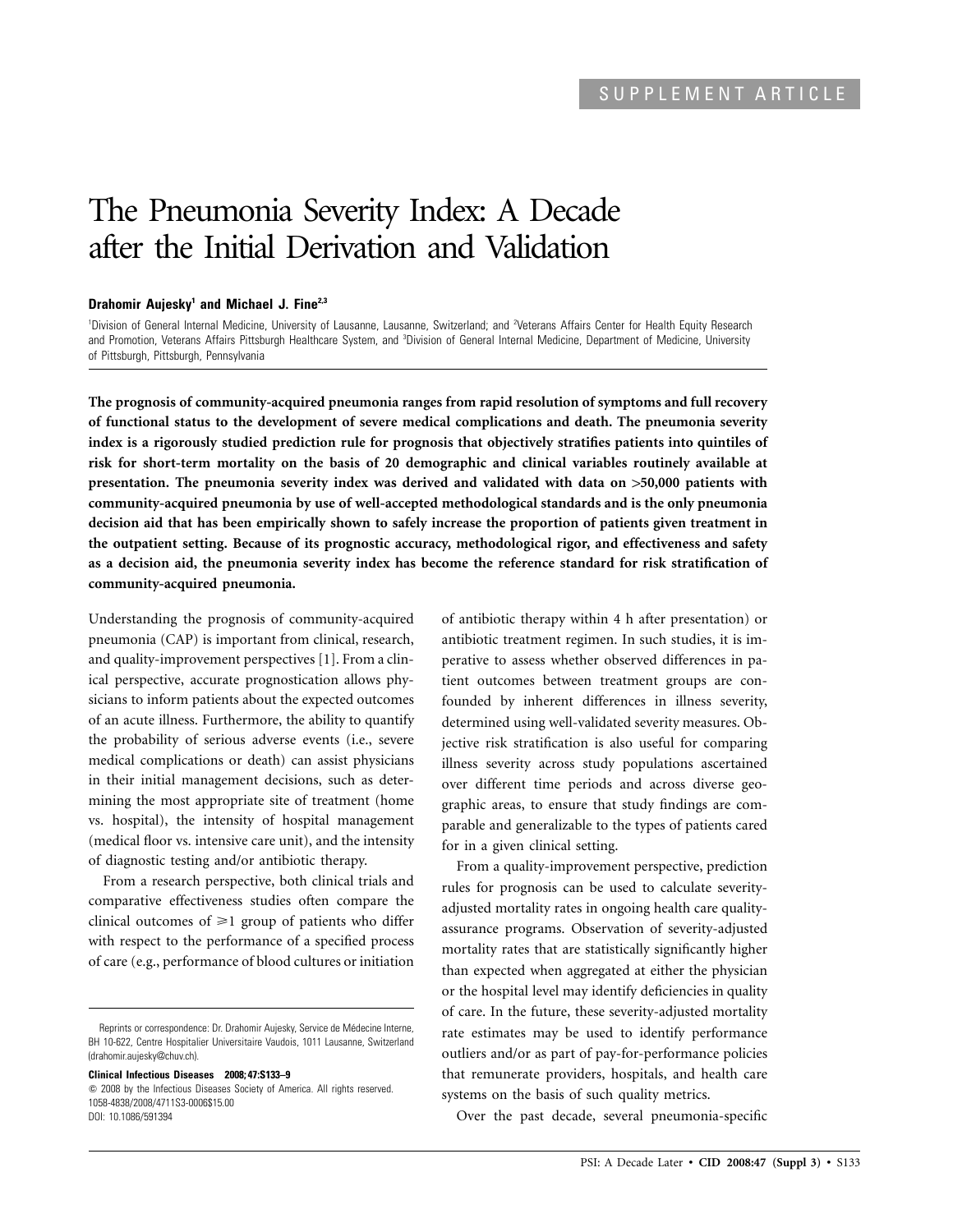

**Figure 1.** Assignment to risk class based on the pneumonia severity index. BUN, blood urea nitrogen; yr, years.

prediction rules for prognosis have been published that define severity of illness on the basis of a predicted risk of short-term mortality [2–11]. We focus on the most rigorously studied prediction rule, the pneumonia severity index (PSI) [7], which categorizes patients into 5 risk classes, each with an incremental likelihood of mortality within 30 days (figure 1). Our goals are (1) to describe the derivation and validation of the PSI, (2) to review its primary clinical application, and (3) to compare the performance of the PSI with that of another commonly used disease-specific prediction rule for prognosis, on the basis of empirical studies.

## **DERIVATION AND VALIDATION OF THE PSI**

The PSI was originally developed as part of the Pneumonia Patient Outcomes Research Team (PORT) project, with the goal of deriving a clinically applicable prediction rule for short-term mortality among patients with CAP [7]. The underlying hypothesis was that patients with CAP who are at low risk of

mortality can be identified at presentation by use of readily available clinical information. The PSI was derived by analyzing data on 14,199 adult inpatients with a principal diagnosis of pneumonia based on the criteria of *The International Classification of Diseases, Ninth Revision, Clinical Modification* (or a secondary diagnosis of pneumonia with a primary diagnosis of sepsis or respiratory failure) in the 1989 MedisGroups Comparative Hospital Database. The database contained >250 demographic characteristics and baseline clinical variables for patients discharged from 78 hospitals in 23 US states [7]. In the derivation, we identified 20 prognostic variables that were independently associated with mortality and that were routinely available to physicians at the time of patient presentation: 3 demographic characteristics (age, sex, and nursing home residence), 5 coexisting illnesses (active neoplastic disease, congestive heart failure, cerebrovascular disease, renal disease, and liver disease), 5 findings of physical examination (pulse rate, respiratory rate, systolic blood pressure, temperature, and men-

**Table 1. Thirty-day mortality rate by pneumonia severity index (PSI) risk class in the derivation and validation cohorts.**

|                                   | 30-Day mortality rate, %                                  |                                                           |                                                  |     |  |  |
|-----------------------------------|-----------------------------------------------------------|-----------------------------------------------------------|--------------------------------------------------|-----|--|--|
| PSI risk class<br>(no. of points) | <b>MedisGroups</b><br>derivation cohort<br>$(n = 14.199)$ | <b>MedisGroups</b><br>validation cohort<br>$(n = 38,039)$ | <b>PORT</b> validation<br>cohort<br>$(n = 2287)$ | P   |  |  |
|                                   | 0.4                                                       | 0.1                                                       | 0.1                                              | .22 |  |  |
| $   (\leq 70)$                    | 0.7                                                       | 0.6                                                       | 0.6                                              | .67 |  |  |
| $III (71-90)$                     | 2.8                                                       | 2.8                                                       | 0.9                                              | .12 |  |  |
| IV (91-130)                       | 8.5                                                       | 8.2                                                       | 9.3                                              | .69 |  |  |
| V(>130)                           | 31.1                                                      | 29.2                                                      | 27.0                                             | .09 |  |  |
| All classes                       | 10.2                                                      | 10.6                                                      | 5.2                                              | .   |  |  |

**NOTE.** Adapted from [7]. PORT, Pneumonia Patient Outcomes Research Team.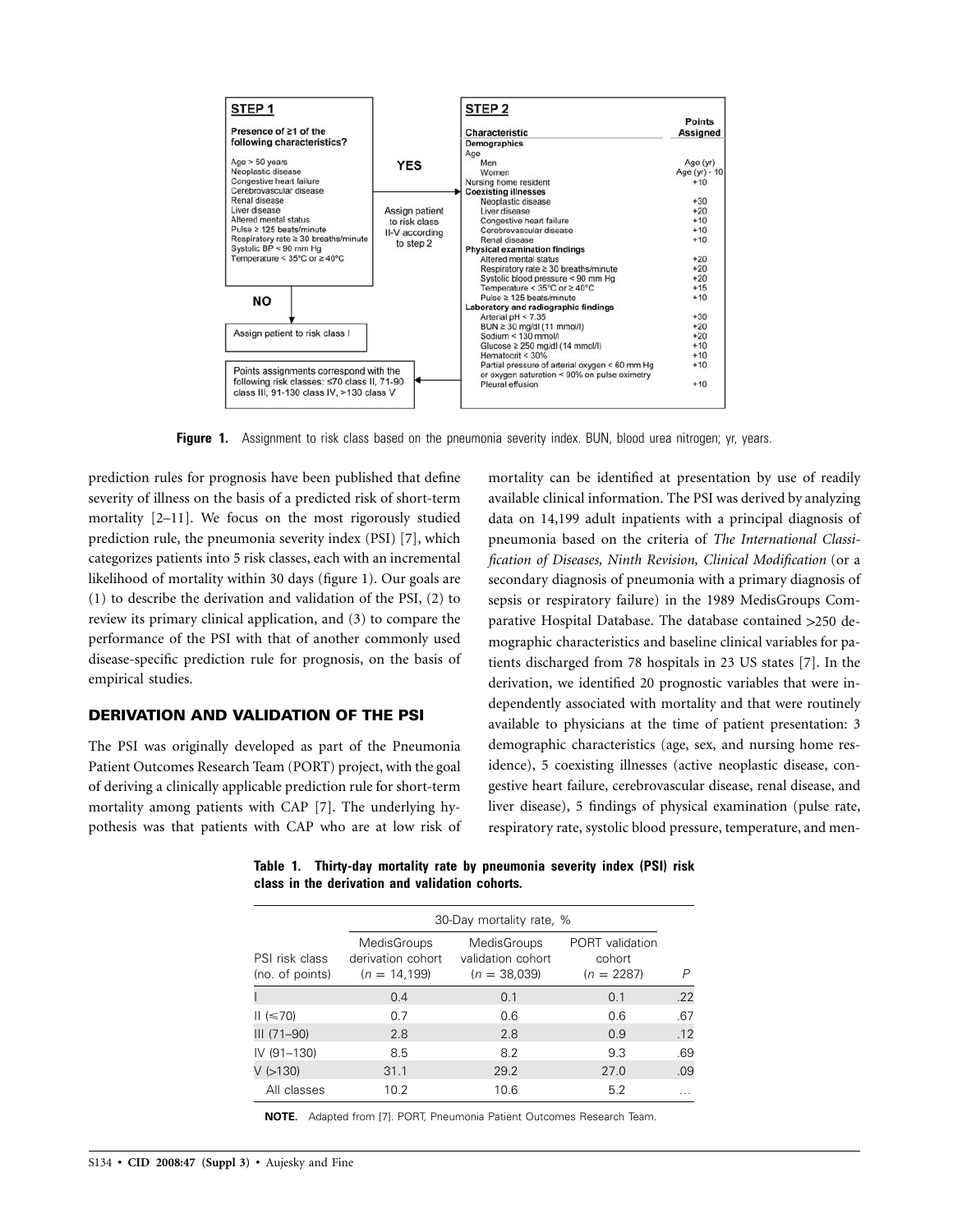| Study<br>characteristic | Atlas et al. [14]                                                                                                                                              | Marrie et al. [15]                                                                                                                                  | Carratalà et al. [16]                                                                                                                                                                                         | Yealy et al. [17]                                                                                                                                                                                        | Renaud et al. [18]                                                                                                                                 |
|-------------------------|----------------------------------------------------------------------------------------------------------------------------------------------------------------|-----------------------------------------------------------------------------------------------------------------------------------------------------|---------------------------------------------------------------------------------------------------------------------------------------------------------------------------------------------------------------|----------------------------------------------------------------------------------------------------------------------------------------------------------------------------------------------------------|----------------------------------------------------------------------------------------------------------------------------------------------------|
| Design                  | Prospective, quasi-ex-<br>perimental study with<br>historical controls                                                                                         | Cluster-randomized ef-<br>fectiveness trial                                                                                                         | Randomized, controlled<br>efficacy trial                                                                                                                                                                      | Cluster-randomized effec-<br>tiveness trial                                                                                                                                                              | Prospective, con-<br>trolled study                                                                                                                 |
| <b>Sites</b>            | 1 Tertiary care ED in the<br>US                                                                                                                                | 19 EDs in Canada                                                                                                                                    | 2 Tertiary care EDs in<br>Spain                                                                                                                                                                               | 32 EDs in the US                                                                                                                                                                                         | 16 EDs in France                                                                                                                                   |
| Patients                | 313 Immunocompetent<br>adults, PSI risk clas-<br>ses I-III                                                                                                     | 1072 Immunocompe-<br>tent adults, PSI risk<br>classes I-III                                                                                         | 224 Immunocompetent<br>adults, PSI risk clas-<br>ses II and III                                                                                                                                               | 1901 Immunocompetent<br>adults, PSI risk classes<br>$I$ -III                                                                                                                                             | 449 Immunocompe-<br>tent adults, PSI risk<br>classes I-III                                                                                         |
| Intervention            | Recommendation to<br>give patients in PSI<br>risk classes I-III treat-<br>ment at home                                                                         | Recommendation to<br>give patients in PSI<br>risk classes I-III<br>treatment at home                                                                | Random allocation to<br>outpatient or inpatient<br>treatment                                                                                                                                                  | Recommendation to give<br>patients in PSI risk<br>classes I-III treatment<br>at home implemented<br>with 3 strategies (low,<br>moderate, and high<br>intensity)                                          | Recommendation to<br>give patients in PSI<br>risk classes I-III<br>treatment at home                                                               |
| Results                 | Patients who received<br>outpatient care: inter-<br>vention group, 57%;<br>historical control<br>group, 42%. No dif-<br>ference in mortality<br>between groups | Patients who received<br>outpatient care: in-<br>tervention group,<br>69%; control group,<br>51%. No difference<br>in mortality be-<br>tween groups | Nonsignificant differ-<br>ences in QOL, medi-<br>cal complications, re-<br>hospitalization, and<br>mortality between<br>outpatients and inpa-<br>tients; greater overall<br>satisfaction among<br>outpatients | Patients who received<br>outpatient care: low-in-<br>tensity strategy, 38%;<br>moderate-intensity<br>strategy, 61%; high-in-<br>tensity strategy, 62%.<br>No difference in mortal-<br>ity between groups | Patients who re-<br>ceived outpatient<br>care: intervention<br>group, 43%; control<br>group, 24%. Lower<br>mortality among in-<br>tervention group |

**Table 2. Studies that assessed the effectiveness and safety of the pneumonia severity index (PSI) for the initial site of treatment.**

**NOTE.** ED, emergency department; QOL, quality of life.

tal status), 6 laboratory measurements (blood urea nitrogen, glucose, hematocrit, and sodium levels; partial pressure of arterial oxygen; and arterial pH), and 1 radiographic finding (pleural effusion). The primary outcome was in-hospital mortality within 30 days after admission. The PSI was developed in 2 steps, to parallel more closely the clinical decision-making processes of physicians in the office or emergency department setting. In step 1, the PSI identified a subgroup of patients at very low risk of death (risk class I) solely on the basis of the presence or absence of 11 findings of medical history and physical examination (figure 1). In step 2, the risk of death was quantified for the remaining, non–risk class I patients by use of the same findings used in step 1 in addition to the laboratory and radiographic variables that compose the PSI. A total point score is calculated by summing the integer-based prognostic weights of each prognostic variable identified for a given patient. On the basis of the total point score, patients are classified into 4 additional risk classes (II–V), each with an increased probability of mortality (figure 1).

The PSI was then retrospectively validated using a 1991 Pennsylvanian MedisGroups database of 38,039 adults hospitalized with CAP in 193 hospitals in Pennsylvania [7]. The PSI was also validated in 2287 US and Canadian inpatients and outpatients, aged  $\geq 18$  years, whose cases were managed at 5 medical centers participating in the Pneumonia PORT prospective cohort study [7]. No statistically significant differences in mortality were found across each of the 5 risk classes among the initial derivation and 2 validation cohorts (table 1). There was also a statistically significant relationship between higher risk class and other adverse medical outcomes in the PORT cohort. For example, among outpatients, there was a statistically significant increase in the risk of subsequent hospitalization with higher risk class; among inpatients, the rates of admission to the intensive care unit and the length of hospital stay also increased with higher risk class. Among the 1575 patients in the 3 lowest risk classes who participated in the PORT cohort study, there were only 7 deaths (0.4%), 4 of which were pneumonia related. Thus, the PSI is a validated prediction rule for prognosis that accurately identifies patients with CAP who are at low risk for mortality and other adverse outcomes.

One of the major strengths of the PSI that distinguished it from previous prognostic models for CAP was that it met the vast majority of methodological standards for the derivation and validation of clinical prediction rules [12, 13]. It was derived using well-defined and relevant predictor variables and an unambiguous set of outcomes. The methods used to construct the rule avoided any biases in the assessment of the relevant predictor or outcome variables. The original work adequately described the underlying mathematical and/or statistical models and disclosed the rule's expected error rates. The generalizability and reproducibility of the rule were supported by its validation in thousands of patients across hundreds of clinical sites and diverse geographic areas. Although the PSI was used to make projections of its effectiveness and safety in guiding the initial site of treatment for patients with CAP in the PORT cohort study, the initial derivation and validation of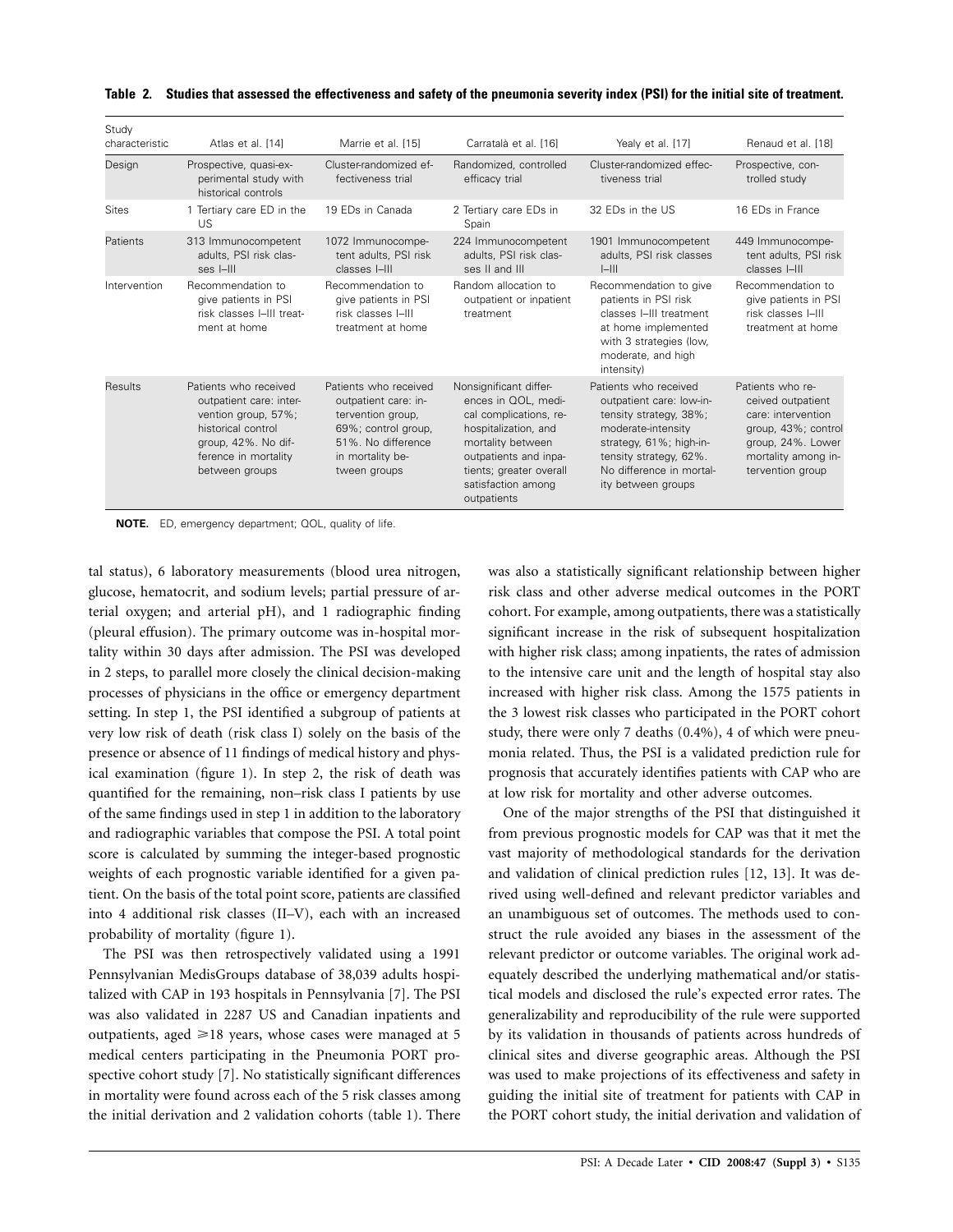|  | Table 3. Methodological standards for development and evaluation of clinical prediction rules. |  |  |  |  |  |  |  |
|--|------------------------------------------------------------------------------------------------|--|--|--|--|--|--|--|
|--|------------------------------------------------------------------------------------------------|--|--|--|--|--|--|--|

| Level of evidence                                                           | Definitions and standards of evaluation                                                                                                                           | Implications for clinicians                                                                                           |
|-----------------------------------------------------------------------------|-------------------------------------------------------------------------------------------------------------------------------------------------------------------|-----------------------------------------------------------------------------------------------------------------------|
| Level 1: derivation of prediction rule                                      | Identification of predictors using multivariate<br>model; blinded assessment of outcomes                                                                          | Needs validation and further evaluation be-<br>fore being used clinically in actual patient<br>care                   |
| Level 2: narrow validation of prediction rule                               | Verification of predictors when tested pro-<br>spectively in 1 setting; blinded assessment<br>of outcomes                                                         | Needs validation in varied settings; may use<br>predictions cautiously for patients similar to<br>sample studied      |
| Level 3: broad validation of prediction rule                                | Verification of predictive model in varied set-<br>tings with wide spectrum of patients and<br>physicians                                                         | Needs impact analysis; may use predictions<br>with confidence in their accuracy                                       |
| Level 4: narrow-impact analysis of prediction<br>rule used as decision rule | Prospective demonstration in 1 setting that<br>use of prediction rule improves physicians'<br>decisions (improving quality or effective-<br>ness of patient care) | May use cautiously to inform decisions in<br>settings similar to that studied                                         |
| Level 5: broad-impact analysis of prediction rule<br>used as decision rule  | Prospective demonstration in varied settings<br>that use of prediction rule improves physi-<br>cians' decisions for a wide spectrum of<br>patients                | May use in varied settings with confidence<br>that its use will benefit quality or effective-<br>ness of patient care |

**NOTE.** Adapted from [19], with permission from the American College of Physicians.

the PSI fell short of assessing the effect of this prediction rule on actual patient care. Such applications awaited further clinical studies of the safety and effectiveness of the PSI as a decision aid.

## **EFFECTIVENESS AND SAFETY OF THE PSI IN GUIDING CLINICAL PRACTICE**

Since the publication of the PSI in 1997, 5 studies have assessed the impact of the PSI on guiding the decision about the initial site of treatment for patients with CAP (table 2). In a prospective, quasi-experimental study conducted by Atlas et al. [14] in a single US hospital emergency department, physicians were provided with the PSI risk class and the risk class–specific mortality rates for 166 consecutive low-risk (risk classes, I–III) patients with CAP, coupled with a recommendation to provide treatment to these patients in the outpatient setting. Compared with a historical control group of 147 low-risk patients with CAP, the percentage of patients who initially received treatment as outpatients increased statistically significantly, from 42% during the historical control period to 57% during the intervention period, without an increase in the 30-day mortality rate. However, during the intervention period, more outpatients were subsequently admitted to the study hospital, compared with during the historical control period (9% vs. 0%). In a large, cluster-randomized effectiveness trial that enrolled 1072 low-risk patients with CAP from 19 Canadian hospital emergency departments, the implementation of a critical pathway recommending outpatient care for patients in PSI risk classes I–III statistically significantly increased the proportion of low-risk patients treated in the outpatient setting, from 51% at control sites to 69% at intervention sites [15]. Patient mortality, readmission, and quality of life were not statistically significantly different between treatment arms. In a randomized

with CAP in PSI classes II and III were randomly allocated to receive outpatient or inpatient care. Outpatients had a statistically significantly higher rate of satisfaction with care, compared with inpatients, with no statistically significant differences in readmission or mortality rates. In a large, cluster-randomized effectiveness trial that enrolled 1901 nonhypoxemic patients with CAP in PSI risk classes I–III from 32 US hospital emergency departments [17], a guideline recommending outpatient care for low-risk, nonhypoxemic patients was implemented using low-, moderate-, and high-intensity guideline-implementation strategies. Patients whose cases were managed using the moderate- and high-intensity strategies received treatment as outpatients statistically significantly more frequently than did patients whose cases were managed using the low-intensity strategy (37.5% and 61.0% vs. 61.9%, respectively), without compromising patient safety. Finally, in a prospective, controlled study involving 449 low-risk patients with CAP from 16 French hospital emergency departments [18], 50.9% of nonhypoxemic patients in PSI risk classes I–III received treatment as outpatients in emergency departments that used the PSI, compared with 29.3% of patients in emergency departments that did not use the PSI. After adjustment for pneumonia severity, mortality was lower in the emergency departments that used the PSI.

efficacy trial conducted at 2 Spanish hospitals [16], 224 patients

Current methodological standards require that a clinical prediction rule must demonstrate a beneficial effect on patient care in a formal impact analysis before its use as a *decision* rule can be recommended [19]. Overall, these 5 studies that enrolled a total of 3949 low-risk patients with CAP at 60 study sites in 4 countries (the United States, Canada, France, and Spain) uniformly demonstrate the positive impact of the PSI on patient care. With its validation according to strict methodological cri-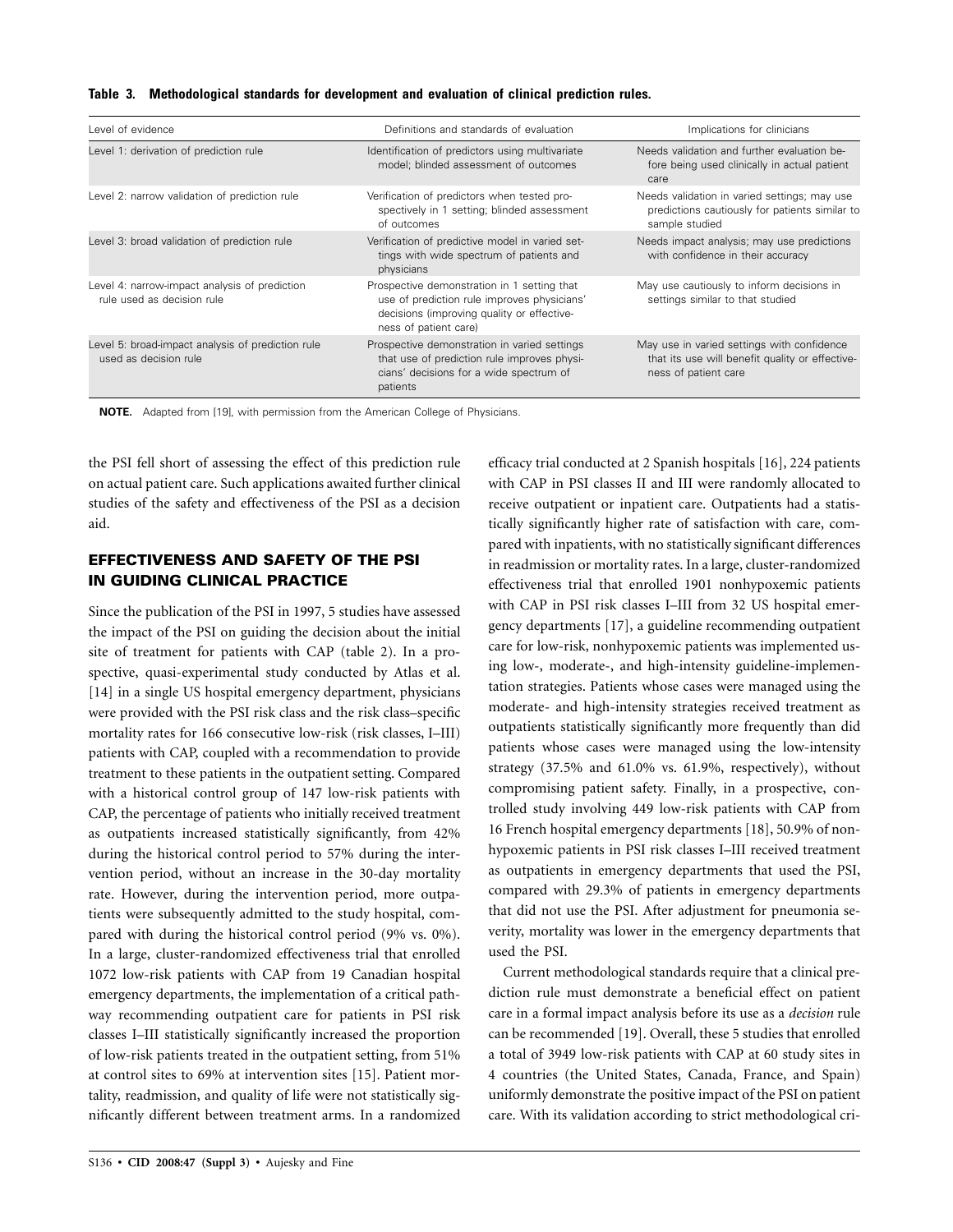| Table 4. |  |  |  |  |  | Studies comparing the prognostic accuracy of the pneumonia severity index (PSI) and the CURB-65 score. |
|----------|--|--|--|--|--|--------------------------------------------------------------------------------------------------------|
|----------|--|--|--|--|--|--------------------------------------------------------------------------------------------------------|

| Study characteristic                | Aujesky et al.<br>[20]           | Buising et al.<br>[21]          | Capelastegui et al.<br>[22]      | Man et al.<br>[23]               | Ananda-Rajah et al.<br>$[24]$   |
|-------------------------------------|----------------------------------|---------------------------------|----------------------------------|----------------------------------|---------------------------------|
| <b>Sites</b>                        | 32 EDs in the US                 | 1 ED in Australia               | 1 ED in Spain                    | 1 ED in Hong Kong                | 1 ED in Sweden                  |
| Total no. of patients               | 3181 Immuno-<br>competent adults | 392 Immuno-<br>competent adults | 1776 Immuno-<br>competent adults | 1016 Immuno-<br>competent adults | 408 Immuno-<br>competent adults |
| Patients classified as low risk. %  |                                  |                                 |                                  |                                  |                                 |
| PSI risk classes I-III              | 68                               | 44                              | 64                               | 47                               | 28                              |
| CURB-65 scores 0-1                  | 61                               | 59                              | 57                               | 43                               | 29                              |
| 30-Day mortality, %                 |                                  |                                 |                                  |                                  |                                 |
| PSI risk classes I-III              | 1.4                              | 0.6                             | 0.7                              | 2.9                              | 3.5                             |
| CURB-65 scores 0-1                  | 1.7                              | $\cdots$                        | 0.4                              | 3.0                              | 6.7                             |
| Sensitivity for 30-day mortality, % |                                  |                                 |                                  |                                  |                                 |
| PSI risk classes IV-V               | 79                               | 97                              | 93                               | 84                               | 94                              |
| CURB-65 scores 2-5                  | 77                               | $\cdots$                        | 97                               | 85                               | 87                              |
| Specificity for 30-day mortality, % |                                  |                                 |                                  |                                  |                                 |
| PSI risk classes IV-V               | 70                               | 48                              | 67                               | 50                               | 32                              |
| CURB-65 scores 2-5                  | 63                               | $\cdots$                        | 60                               | 46                               | 33                              |
| PPV for 30-day mortality, %         |                                  |                                 |                                  |                                  |                                 |
| PSI risk classes IV-V               | 11                               | 16                              | 18                               | 14                               | 20                              |
| CURB-65 scores 2-5                  | 9                                | $\cdots$                        | 15                               | 13                               | 19                              |
| NPV for 30-day mortality, %         |                                  |                                 |                                  |                                  |                                 |
| PSI risk classes IV-V               | 99                               | 99                              | 99                               | 97                               | 97                              |
| CURB-65 scores 2-5                  | 98                               | $\cdots$                        | 100                              | 97                               | 93                              |
| AUC for 30-day mortality            |                                  |                                 |                                  |                                  |                                 |
| PSI                                 | 0.81                             | 0.82                            | 0.89                             | 0.74                             | 0.72                            |
| CURB-65                             | 0.76                             | 0.82                            | 0.87                             | 0.73                             | 0.69                            |

NOTE. The CURB-65 prediction rule uses 5 variables (confusion, urea level >7 mmol/L, respiratory rate ≥30 breaths/min, low systolic or diastolic blood pressure, and age ≥65 years). AUC, area under the receiver operating characteristic curve; CAP, community-acquired pneumonia; ED, emergency department; NPV, negative predictive value; PPV, positive predictive value.

teria, its broad validation, and its positive effect on patient care shown in various impact analyses, the PSI has achieved the highest level of methodological rigor (level 5 evidence) for a clinical prediction rule (table 3) [19]. According to current methodological standards, level 5 prediction rules may be used in various settings with confidence that the application will augment the quality and/or efficiency of patient care [19].

Despite the methodological strengths of the PSI and the empirical evidence supporting its effectiveness in guiding the choice of the initial site of treatment, those who use the PSI clinically must be aware of its limitations. First, use of the PSI as a decision aid has been restricted to immunocompetent adults with CAP, with exclusion of children, pregnant women, patients with immunosuppression (e.g., HIV-infected patients), and those with hospital-acquired pneumonia [7]. Second, to simplify application of the rule, the PSI was constructed with dichotomous predictor variables (abnormal vs. normal), which may oversimplify the manner in which physicians interpret the results of some of its predictor variables. For example, a physician would be unlikely to discharge a previously healthy 25 year-old patient with severe systolic hypotension (e.g., systolic blood pressure,  $<60$  mm Hg), tachycardia (e.g., pulse,  $>150$ beats/min), and no additional pertinent prognostic factors, despite assignment to PSI risk class II. Third, patients designated

as low risk (PSI risk classes, I–III) may have important medical and psychosocial contraindications to outpatient care [7]. For example, administration of oral antibiotics in an outpatient setting to patients with intractable vomiting is not an option. Likewise, patients who are injection drug users, abuse alcohol, or have severe psychiatric conditions may require hospitalization to ensure compliance with treatment. Patients with severely impaired cognitive function who are unable to perform activities of daily living independently and those with little social support may also require inpatient care regardless of the severity of illness. Finally, the fact that the PSI consists of 20 predictor variables complicates its use in clinical practice. However, the use of pocket cards, electronic handheld devices, or Internet support systems greatly facilitates the application of the PSI in clinical practice.

## **COMPARISON OF THE PSI WITH THE CURB-65 PREDICTION RULE**

Among the various clinical prediction rules for prognosis of CAP, the CURB-65 score has recently emerged as a potential alternative to the PSI [8]. On the basis of prediction rules originally developed to identify patients with severe pneumonia [2, 10], Lim et al. [8] used data from 1068 patients with CAP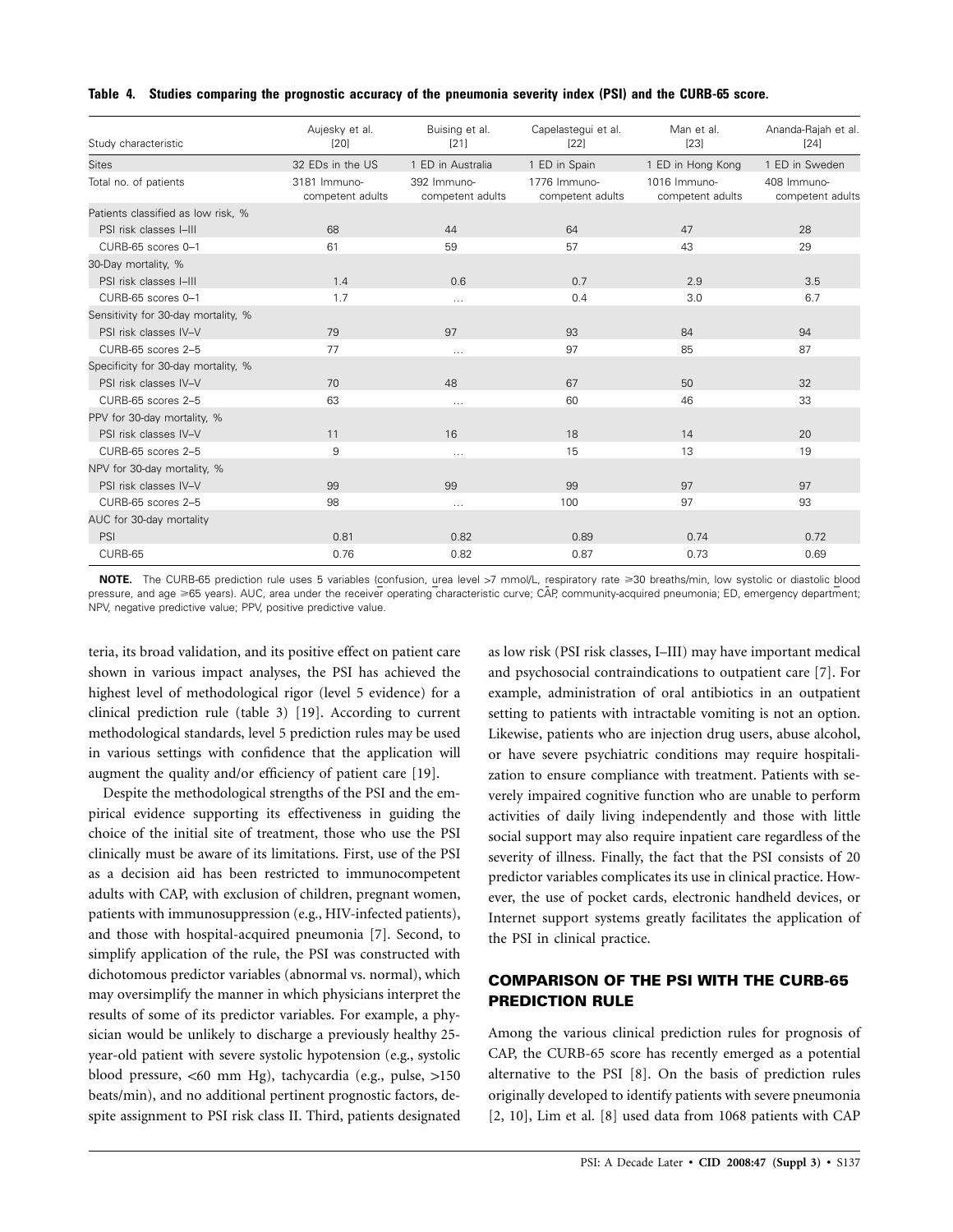to derive and internally validate the CURB-65 prediction rule. The CURB-65 prediction rule assigns less prognostic importance to comorbid illnesses and uses 5 variables (confusion, urea level  $>7$  mmol/L, respiratory rate  $\geq 30$  breaths/min, low systolic or diastolic  $\frac{b}{d}$  blood pressure, and age  $\geq 65$  years) to assign a score on a 6-point scale (0–5). Scores of 0–1 are considered to indicate low risk, with a 30-day mortality rate of 0%–2.1% [8].

The 5 largest studies that directly compared the performance of the PSI with that of CURB-65 as disease-specific prediction rules for prognosis in immunocompetent adults have shown that the PSI identifies a slightly greater proportion of patients as at low risk for short-term mortality and has a slightly higher discriminatory power for mortality than does the CURB-65 score (table 4) [20–24]. In contrast to the PSI, the effectiveness and safety of using the CURB-65 score to guide clinical practice have not been assessed in clinical studies. Thus, the advantages of the PSI over the CURB-65 prediction rule are its broader, external validation; superiority in identifying low-risk patients; and proven benefits in guiding patient care in large-scale impact trials [5–17].

Because of the CURB-65 score's ease of use, compared with the PSI, the updated 2004 British Thoracic Society pneumonia guidelines recommend that patients with a CURB-65 score of 0 or 1 may be suited to outpatient treatment, even in the absence of a formal impact study of the CURB-65 score as a decision aid [25]. The 2007 guidelines from the Infectious Diseases Society of America and American Thoracic Society recommend the use of either the PSI or the CURB-65 score for screening of patients with CAP who are potential candidates for outpatient care [26].

## **CONCLUSION**

Over the past decade, the PSI has evolved from a prediction rule for prognosis to a decision aid to guide the choice of the initial site of treatment for patients with CAP. This evolution was facilitated by strict adherence to accepted methodological standards in its development; broad, external validation across heterogeneous patient populations; and consistent findings from large clinical trials demonstrating its effectiveness and safety in increasing the proportion of low-risk patients who receive treatment in the outpatient setting. Direct comparisons of the PSI with other disease-specific prediction rules for prognosis suggest that the PSI identifies a slightly greater proportion of low-risk patients and has a slightly greater discriminatory power for predicting mortality. Because of its methodological rigor, superior prognostic accuracy, and proven effectiveness as a decision aid, the PSI has become the reference standard for severity adjustment and risk stratification of patients with CAP.

## **Acknowledgments**

*Supplement sponsorship.* This article was published as part of a supplement entitled "Workshop on Issues in the Design and Conduct of Clinical Trials of Antibacterial Drugs for the Treatment of Community-Acquired Pneumonia," sponsored by the US Food and Drug Administration and the Infectious Diseases Society of America.

*Potential conflicts of interest.* D.A. and M.J.F.: no conflicts.

#### **References**

- 1. Gilbert K, Fine MJ. Assessing prognosis and predicting patient outcomes in community-acquired pneumonia. Semin Respir Infect **1994**;9: 140–52.
- 2. Community-acquired pneumonia in adults in British hospitals in 1982–1983: a survey of aetiology, mortality, prognostic factors and outcome. The British Thoracic Society and the Public Health Laboratory Service. Q J Med **1987**; 62:195–220.
- 3. Daley J, Jencks S, Draper D, Lenhart G, Thomas N, Walker J. Predicting hospital-associated mortality for Medicare patients: a method for patients with stroke, pneumonia, acute myocardial infarction, and congestive heart failure. JAMA **1988**; 260:3617–24.
- 4. Black ER, Mushlin AI, Griner PF, Suchman AL, James RL Jr, Schoch DR. Predicting the need for hospitalization of ambulatory patients with pneumonia. J Gen Intern Med **1991**; 6:394–400.
- 5. Fine MJ, Hanusa BH, Lave JR, et al. Comparison of a disease-specific and a generic severity of illness measure for patients with communityacquired pneumonia. J Gen Intern Med **1995**; 10:359–68.
- 6. Conte HA, Chen YT, Mehal W, Scinto JD, Quagliarello VJ. A prognostic rule for elderly patients admitted with community-acquired pneumonia. Am J Med **1999**; 106:20–8.
- 7. Fine MJ, Auble TE, Yealy DM, et al. A prediction rule to identify lowrisk patients with community-acquired pneumonia. N Engl J Med **1997**; 336:243–50.
- 8. Lim WS, van der Eerden MM, Laing R, et al. Defining community acquired pneumonia severity on presentation to hospital: an international derivation and validation study. Thorax **2003**; 58:377–82.
- 9. Espana PP, Capelastegui A, Gorordo I, et al. Development and validation of a clinical prediction rule for severe community-acquired pneumonia. Am J Respir Crit Care Med **2006**; 174:1249–56.
- 10. Neill AM, Martin IR, Weir R, et al. Community acquired pneumonia: aetiology and usefulness of severity criteria on admission. Thorax **1996**; 51:1010–6.
- 11. Niederman MS, Mandell LA, Anzueto A, et al. Guidelines for the management of adults with community-acquired pneumonia: diagnosis, assessment of severity, antimicrobial therapy, and prevention. Am J Respir Crit Care Med **2001**; 163:1730–54.
- 12. Wasson JH, Sox HC, Neff RK, Goldman L. Clinical prediction rules: applications and methodological standards. N Engl J Med **1985**; 313: 793–9.
- 13. Laupacis A, Sekar N, Stiell IG. Clinical prediction rules: a review and suggested modifications of methodological standards. JAMA **1997**; 277: 488–94.
- 14. Atlas SJ, Benzer TI, Borowsky LH, et al. Safely increasing the proportion of patients with community-acquired pneumonia treated as outpatients: an interventional trial. Arch Intern Med **1998**; 158:1350–6.
- 15. Marrie TJ, Lau CY, Wheeler SL, Wong CJ, Vandervoort MK, Feagan BG. A controlled trial of a critical pathway for treatment of communityacquired pneumonia. CAPITAL Study Investigators. JAMA **2000**; 283: 749–55.
- 16. Carratalá J, Fernandez-Sabe N, Ortega L, et al. Outpatient care compared with hospitalization for community-acquired pneumonia: a randomized trial in low-risk patients. Ann Intern Med **2005**; 142:165–72.
- 17. Yealy DM, Auble TE, Stone RA, et al. Effect of increasing the intensity of implementing pneumonia guidelines: a randomized, controlled trial. Ann Intern Med **2005**; 143:881–94.